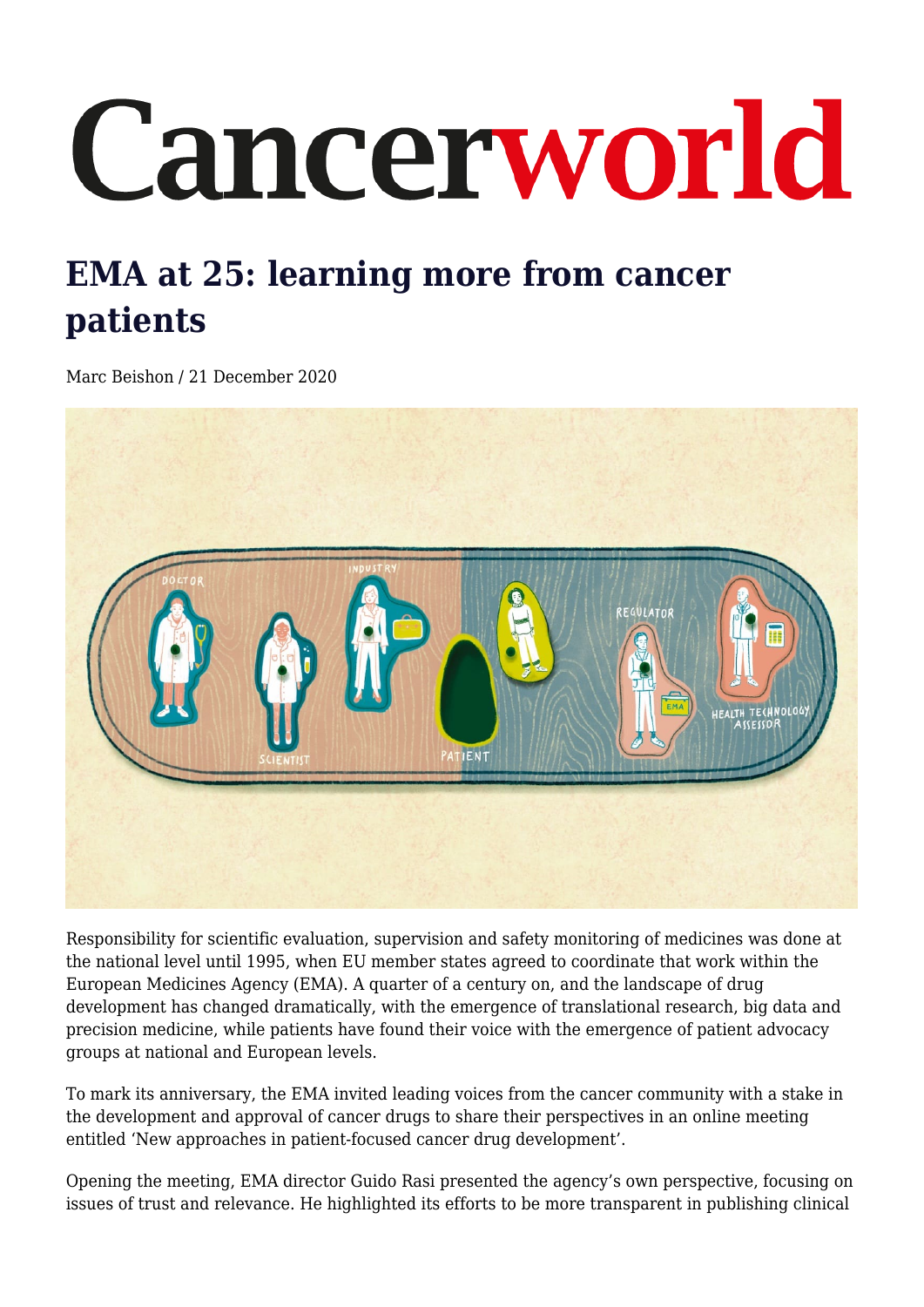data, and to build on the involvement of patients. He talked about a recent initiative to work with the health technology assessment field to ensure the data required from drug developers sheds light on the extent of clinical benefit. And he emphasised the need to gather data after drug approvals to learn about the performance of agents in real-world settings and how to use new treatments to best effect. These themes permeated the discussions that followed.

# **Clinically meaningful medicines**

Solange Peters, president of the [European Society for Medical Oncology \(ESMO\)](https://www.esmo.org/), addressed the challenges of affordability and access, which have increased over the past 25 years as cancer has become a leading cause of death globally, and costs of treatments have risen, not least for cancer drugs, which now comprise 10−15% of drug approvals.

"The biggest challenge for us in oncology is defining what is a clinically meaningful medicine," said Peters. She highlighted the challenge of rare cancers and emphasised the importance of implementing innovative trial methodologies and focusing on precision medicine, also echoing Rasi's point about the need to consider real-world evidence.

Peters pointed to the ESMO [Magnitude of Clinical Benefit Scale](https://www.esmo.org/guidelines/esmo-mcbs?hit=ehp) (ESMO–MCBS) as a key innovation that is now widely used to improve decision-making regarding the value of anti-cancer therapies, [including by the World Health Organization](https://www.esmo.org/guidelines/esmo-mcbs/esmo-mcbs-and-the-who) to help compile its essential medicines list. The ESMO scale is also demonstrating that the benefit derived by patients does not correlate with the cost of drugs – paying more does not necessarily provide a better drug, she added. Currently applicable only to solid tumours, Peters said the scale could be expanded to cover haematological agents as well.

# "The ESMO scale is demonstrating that the benefit derived by patients does not correlate with the cost of drugs"

Addressing access to anti-cancer therapies, she stressed the importance of the link between regulatory authorities and health technology assessment, and pointed to efforts outlined in [EMA's](https://www.ema.europa.eu/en/news/advancing-regulatory-science-eu-new-strategy-adopted) [strategy up to 2025](https://www.ema.europa.eu/en/news/advancing-regulatory-science-eu-new-strategy-adopted) to strengthen such links. She also mentioned ESMO's work on identifying drug shortages, saying it is planning to conduct a new survey of drug availability, [having last published](https://www.annalsofoncology.org/article/S0923-7534(19)34620-4/fulltext) [one in 2017,](https://www.annalsofoncology.org/article/S0923-7534(19)34620-4/fulltext) and adding that access to biomarker testing also remains a problem across Europe.

Stella Kyriakides, European commissioner for health and food safety, talked about the many EU initiatives that could help promote development and access to effective, affordable anti-cancer therapies. These include [Europe's Beating Cancer Plan](https://ec.europa.eu/info/law/better-regulation/have-your-say/initiatives/12154-Europe-s-Beating-Cancer-Plan/public-consultation), which will address prevention and early diagnosis to treatment and quality, with patients and survivors at its centre; the [EU's new](https://ec.europa.eu/health/human-use/strategy_en) [pharmaceutical strategy](https://ec.europa.eu/health/human-use/strategy_en), designed to secure the supply of affordable medicines to meet citizens' needs while protecting the role of the European pharmaceutical industry; and the [European Health](https://ec.europa.eu/health/ehealth/dataspace_en) [Data Space,](https://ec.europa.eu/health/ehealth/dataspace_en) which could boost research through pooling information such as electronic patient records. An overarching programme is [EU4Health](https://ec.europa.eu/health/funding/eu4health_en), which kicks off in 2021 and will include actions to strengthen health systems and support disease prevention and health promotion. Kyriakides also talked about disruption to cancer care during the Covid-19 pandemic, and took the opportunity to thank the EMA for its work on monitoring drug shortages and supporting the continuation of clinical trials during this difficult period.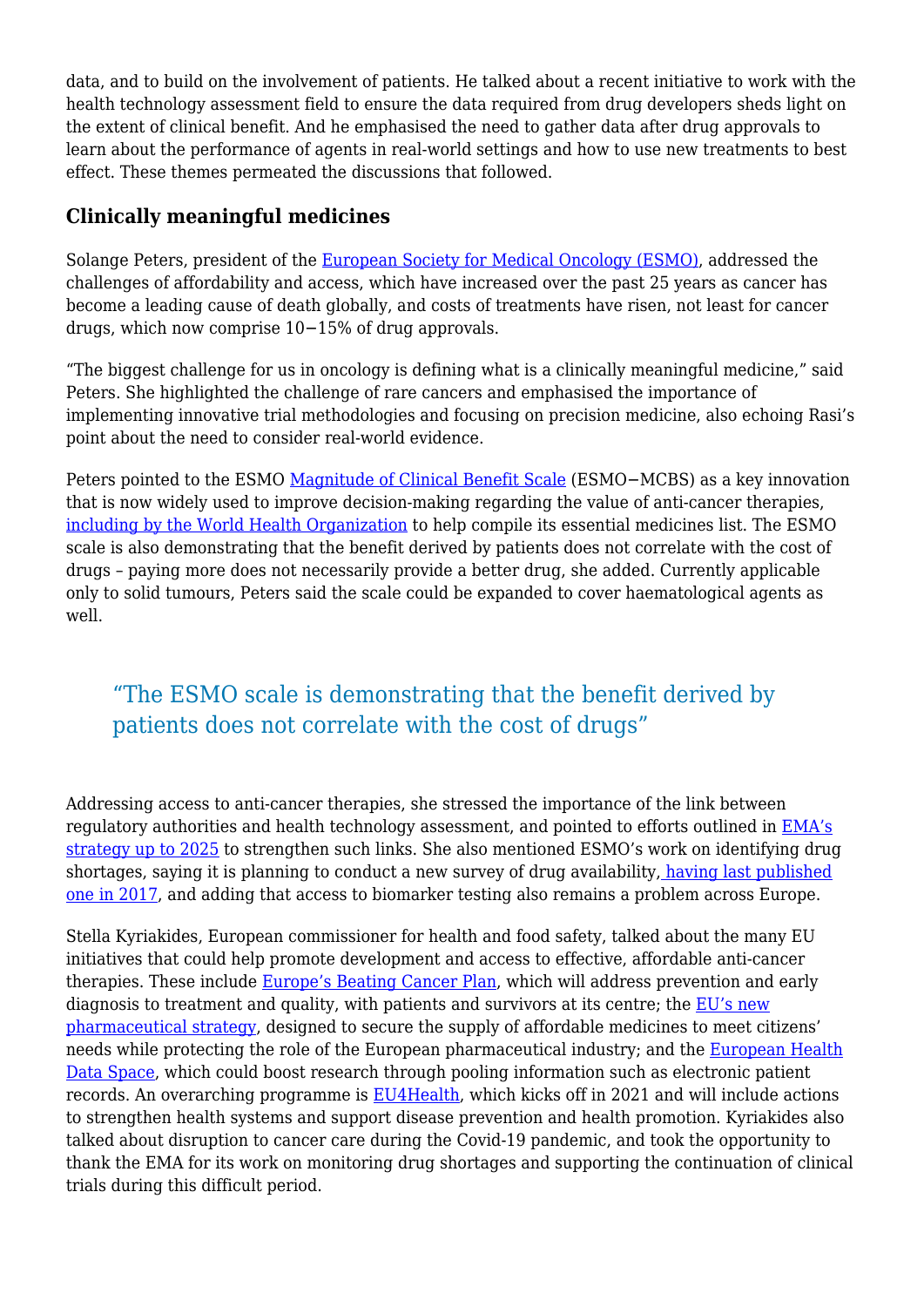# **Patient-centred research**

Denis Lacombe, director-general of the [European Organisation for Research and Treatment of](https://www.eortc.org/) [Cancer](https://www.eortc.org/) (EORTC), emphasised the importance of academic research, partnerships with industry and the ways in which treatment optimisation can be carried out in the real world following regulatory approval ‒ a topic that the EORTC has been majoring on recently ([Beishon M.](https://cancerworld.net/spotlight-on/does-it-work-for-my-patient-a-pragmatic-approach-to-building-evidence-on-clinical-effectiveness/) *[Cancer World](https://cancerworld.net/spotlight-on/does-it-work-for-my-patient-a-pragmatic-approach-to-building-evidence-on-clinical-effectiveness/)* [2020](https://cancerworld.net/spotlight-on/does-it-work-for-my-patient-a-pragmatic-approach-to-building-evidence-on-clinical-effectiveness/)). The priority is to reduce uncertainty amid much complexity in drug, diagnostics and device development in favour of addressing the issues that patients and their doctors identify as important. It may mean unlearning traditional development processes and working back from patient and societal needs, said Lacombe, who added that new datasets and methodologies will need to be harnessed, and more attention will need to be paid to academic pragmatic research.

Martin Dreyling, a lymphoma and leukaemia specialist at the LMU clinic in Munich, noted that while the administrative burden of clinical trial regulation has increased greatly, patient safety has not increased, and may even be decreasing, because 'safety signals' are getting harder to detect. He added that the way informed consent is put to patients is too hard to understand (see also [Hutchinson L.](https://cancerworld.net/comment/reciprocity-in-informed-consent-a-fairer-framework-for-first-in-human-trials/) *[Cancer World](https://cancerworld.net/comment/reciprocity-in-informed-consent-a-fairer-framework-for-first-in-human-trials/)*[, 2018](https://cancerworld.net/comment/reciprocity-in-informed-consent-a-fairer-framework-for-first-in-human-trials/)). Dreyling drew attention to a [call led by the European](https://ehaweb.org/assets/Uploads/Coalition-statement-Reducing-bureaucracy-in-clinical-trials-240920.pdf) [Hematology Association](https://ehaweb.org/assets/Uploads/Coalition-statement-Reducing-bureaucracy-in-clinical-trials-240920.pdf) to reduce the bureaucracy of trials, supported by many other medical societies.

### **Patient input into regulatory and HTA processes**

Jan Geissler, one of the founding members of the [European Cancer Patient Coalition \(ECPC\)](https://ecpc.org/), and currently head of [Patvocates](https://www.patvocates.net/) – a patient advocacy think tank – traced the journey that patient advocacy has travelled and the choices that patients still face among often unattractive options that may be determined by other stakeholders in cancer care.

He looked at the different priorities driving some of those stakeholders. Regulators are concerned with efficacy and safety; health providers focus on healthcare sustainability, which may favour society as a whole over cancer patients; researchers may have conflicts of interest; and physicians may be focused on clinical outcomes that do not include patient preferences. "Whose preferences should decision makers take into account when they take regulatory decisions?" he asked.

Geissler referred to a chart from the early days of cancer patient advocacy that showed a mismatch between what doctors and patients reported as major adverse effects of drugs. He also pointed to differences in preferences within the patient population. In comparing two drugs, one of which offers a large medium-term survival versus one that offers a much longer survival but to fewer patents, how can approval choices be resolved in line with patient preferences, given that any two patients with equivalent disease may have different preferences, he asked.

Geissler pointed to work at the EMA on analysing preferences among myeloma and melanoma patients more deeply than information usually gathered in surveys. Methodologies are needed to examine trade-offs between factors such as toxicity, benefits, and time, and patients must be included in the process, he said, adding that patient advocacy can provide the enabling framework.

# "Methodologies are needed to examine trade-offs between factors such as toxicity, benefits and time"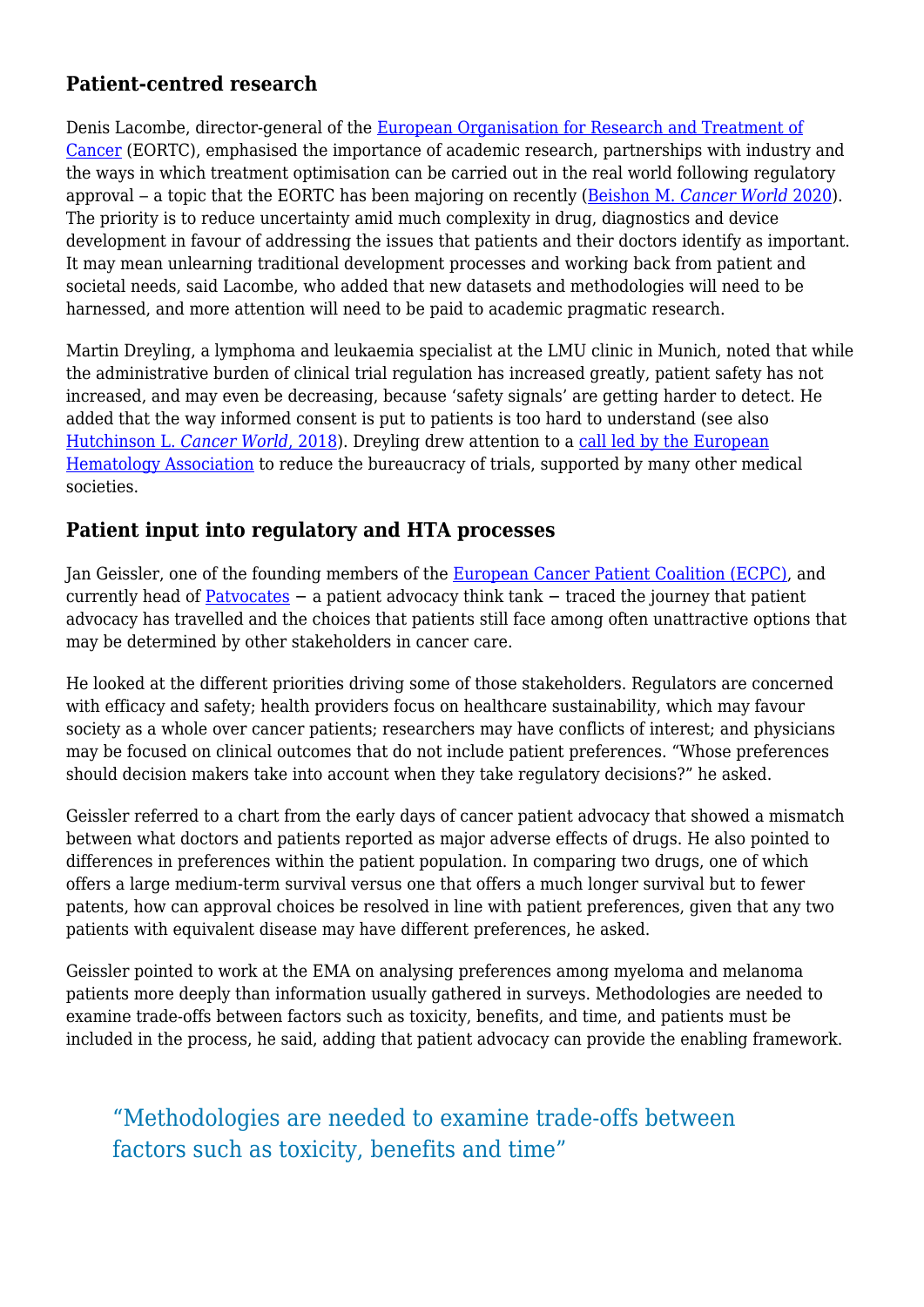Geissler showed a roadmap on how patients can be involved at different stages in the drug development lifecycle, as pioneered in the HIV/AIDS community, and where risk-benefit can be examined. He showed how the EMA has responded to patient involvement, but said the impact of patient involvement in regulatory processes still needs to be evaluated, and major challenges remain regarding the capacity of patient organisations to participate, such as if someone has to take time off work to attend committees.

In a complementary presentation, Jorien Veldwijk of the [Erasmus Choice Modelling Centre](https://www.erim.eur.nl/choice-modelling), in the Netherlands, pointed out that just including one or two patients on regulatory panels may not be sufficient to reflect the spectrum of a patient opinion in what could be a large population. She talked about the challenge of gauging the preferences of a population of patients, especially for drugs and medical devices not yet on the market, where a conventional survey would not suffice.

Veldwijk described methods that can model preferences, such as for a new drug over the standard of care, in terms of risk and other factors, and that take into account heterogeneous demographics. There are guidelines for some such methods but not yet all, she added, and there are several initiatives underway in health preference research (see for example the [PREFER site](https://www.imi-prefer.eu/)). One example of a cancer-related project is [in lung cancer,](https://www.imi-prefer.eu/case-studies/lung-cancer/) weighing up chemotherapy and immunotherapy options.

Kathi Apostolidis, president (now past-president) of ECPC and a two-time breast cancer survivor, spoke about her own experience on the [EMA's Patients and Consumer Working Party.](https://www.ema.europa.eu/en/committees/working-parties-other-groups/chmp/patients-consumers-working-party) EMA involvement is more than just attending meetings, she said, but also includes providing input to documentation such as patient information leaflets. She noted that while there are opportunities to find patients with certain cancers to participate at the EMA, they need to be empowered to do so. Apostolidis joined the steering group of the [European Network of Centres for](http://www.encepp.eu/) [Pharmacoepidemiology and Pharmacovigilance \(ENCePP\)](http://www.encepp.eu/) as an EMA observer, where she helped to get patients mentioned in ENCePP's [code of conduct](http://www.encepp.eu/code_of_conduct/index.shtml). The experience so far at the EMA would now benefit from being organised into various topics to help inform others participating in similar activities, she said.

Responding to the discussion, with particular reference to the issues raised on values, trade-offs and preferences for patients, the EMA's senior medical officer, Hans-Georg Eichler, commented that people generally see the EMA as a body that assesses drugs and makes decisions on approval. There certainly is an assessment stage, he commented, but then there is a second step that is often not spoken about, which is appraisal, and is about values and preferences. Do benefits outweigh risks, and is the uncertainty acceptable? Eichler argued the assessment stage is best left in the hands of experts, but appraisal is where we should ask, whose values count? "I guess we can all agree it should ultimately be patient values," he said.

# "Appraisal is where we should ask, whose values count? I guess we can all agree it should ultimately be patient values"

He described the steps required to bring patient values to bear, saying it is important to be explicit about the assessment and appraisal steps, but noting that this is rarely done. He mentioned NICE – the [National Institute for Health and Care Excellence](https://www.nice.org.uk/) in the  $UK - as$  a body that makes an explicit distinction between the two steps, and said the EMA is looking to follow suit. The benefits of some drugs are so clear that a lengthy process is not necessary, but with many oncology drugs, patient